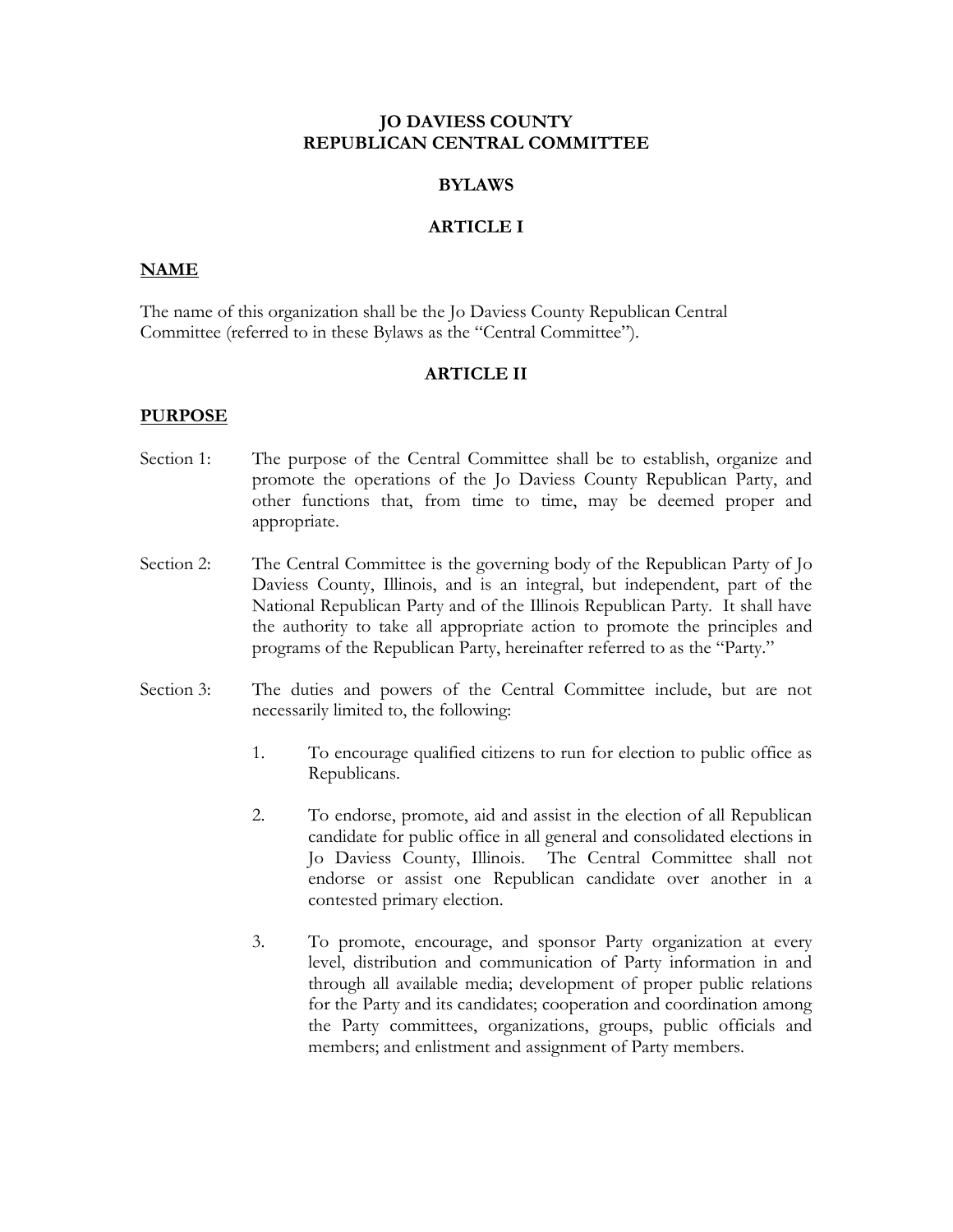- 4. To devise and execute ways and means of financing all activities through the development of an integrated and coordinated finance plan for the local Party.
- 5. To establish, maintain, and sponsor such committees, groups, staffs, or councils for the formation, advancement, and implementation of local Party policy as the Central Committee may consider wise and beneficial to the Party.
- 6. To inaugurate, maintain and operate a plan of improvement of the local Republican Party as, from time to time, may be deemed necessary.
- 7. To maintain the headquarters and/or organization of the Republican Party in Jo Daviess County, Illinois.
- 8. To encourage registered voters to vote for Republican candidates in every primary and general election.

# **ARTICLE III**

### **MEMBERSHIP**

- Section1: Membership. Members of the Central Committee are the precinct and township committeemen (hereinafter referred to as "Committeemen") as elected or appointed as provided by statute and these Bylaws. Other such members include those provided by these Bylaws, and any other members, or classification of members, as decided by the Central Committee.
- Section 2: Term of Elected Precinct Committeemen. A duly-elected Committeeman, being a bona fide resident of the precinct or township where he or she (referred to in these Bylaws as "he") seeks to be elected precinct or township Committeeman, shall serve as a voting member when he is elected and certified at the most recent primary election and shall continue as such a Committeeman until the date of the primary to be held in the second year after his election unless otherwise provided in these Bylaws.
- Section 3: Vacancy. A vacancy in membership on the Central Committee occurs upon a member's death, resignation, or upon such other disqualification as may be provided by law or these Bylaws. A vacancy exists in the office of Committeeman when a Committeeman ceases to reside in the precinct or township in which he was elected and such Committeeman shall thereafter neither have nor exercise any rights, powers, or duties as Committeeman in that precinct or township, even if a successor has not been elected or appointed. A duly-elected or duly-appointed committeeman, who changes his residence, shall notify, in writing, the Secretary of the Central Committee.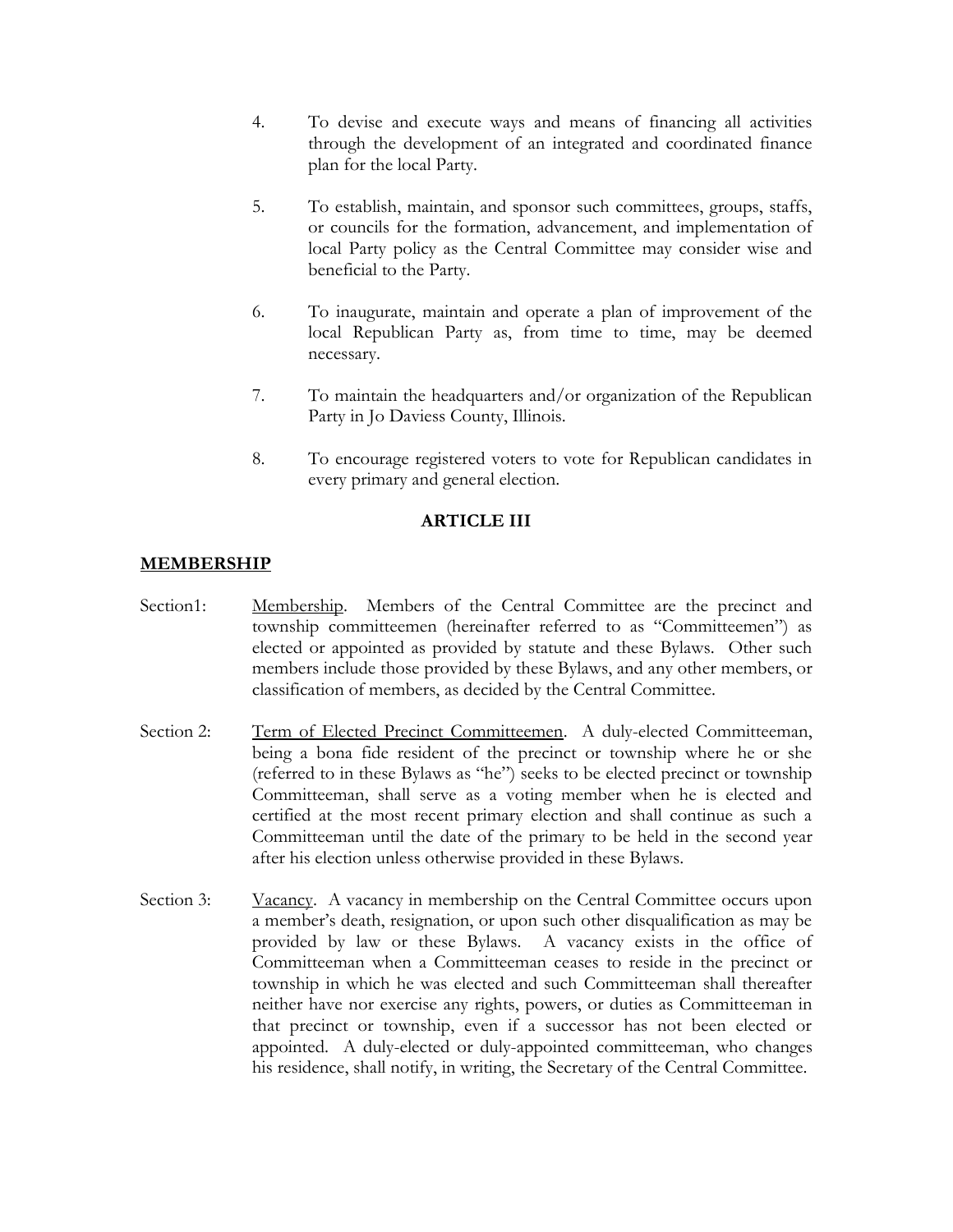- Section 4: Filling of Vacancy. If a vacancy exists in the office of Committeeman, the Chairman of the Central Committee shall appoint a qualified resident of Jo Daviess County to serve the remainder of the term of a Committeeman who has vacated his position. The Chairman may also appoint Committeemen in those precincts or townships where no Committeemen were elected at the most recent primary election. An appointment to fill a vacancy in the office of Committeeman may not be made between the primary election and the 30th day after the primary election.
- Section 5: Term and Powers of Appointed Committeeman. A duly appointed Committeeman shall serve until the date of the primary to be held in the second year after the election of the Committeeman. Appointed Committeeman shall serve as if elected and shall have the same voting power on the Central Committee and on any nominating committees as if elected from the precinct appointed to.
- Section 6: Non-Voting Members. Deputy Committeemen, the Presidents of the following clubs: Jo Daviess County Republican Women, Young Republicans of Jo Daviess County, Local University College Republicans, and such other individuals as the Chairman may appoint with approval of the Executive Committee, including all Republicans elected office holders not otherwise elected or appointed as Committeemen shall serve as non-voting members.
- Section 7: Voting. In the organization and proceedings of the Central Committee, each Committeeman shall have one vote for each ballot voted in his precinct or township by the primary electors of the Republican Party at the primary election at which he was elected. All questions shall be decided by a majority of the votes cast. Only elected Committeemen may vote in the organization and proceedings of the Central Committee at the County Convention. All votes cast by committeemen shall be by roll call and shall not be by secret ballot.
- Section 8: Proxies. No proxies shall be allowed. [Alternatively, the County Central Committee could arguably provide: Proxy voting may be allowed in all matters. Proxy voting requires the submission of a written proxy that must be notarized by the absent voting member. The proxy shall detail in specificity the matter being voted on, the weighted vote of the voting member, and how the member wishes to cast said votes.]
- Section 9: Powers. All powers of the Central Committee are vested in the members unless provided otherwise by state statute or these Bylaws.
- Section 10: Resignation: Any member desiring to resign from the Central Committee shall submit his resignation in writing to the Secretary, who shall present it to the Executive Committee for action.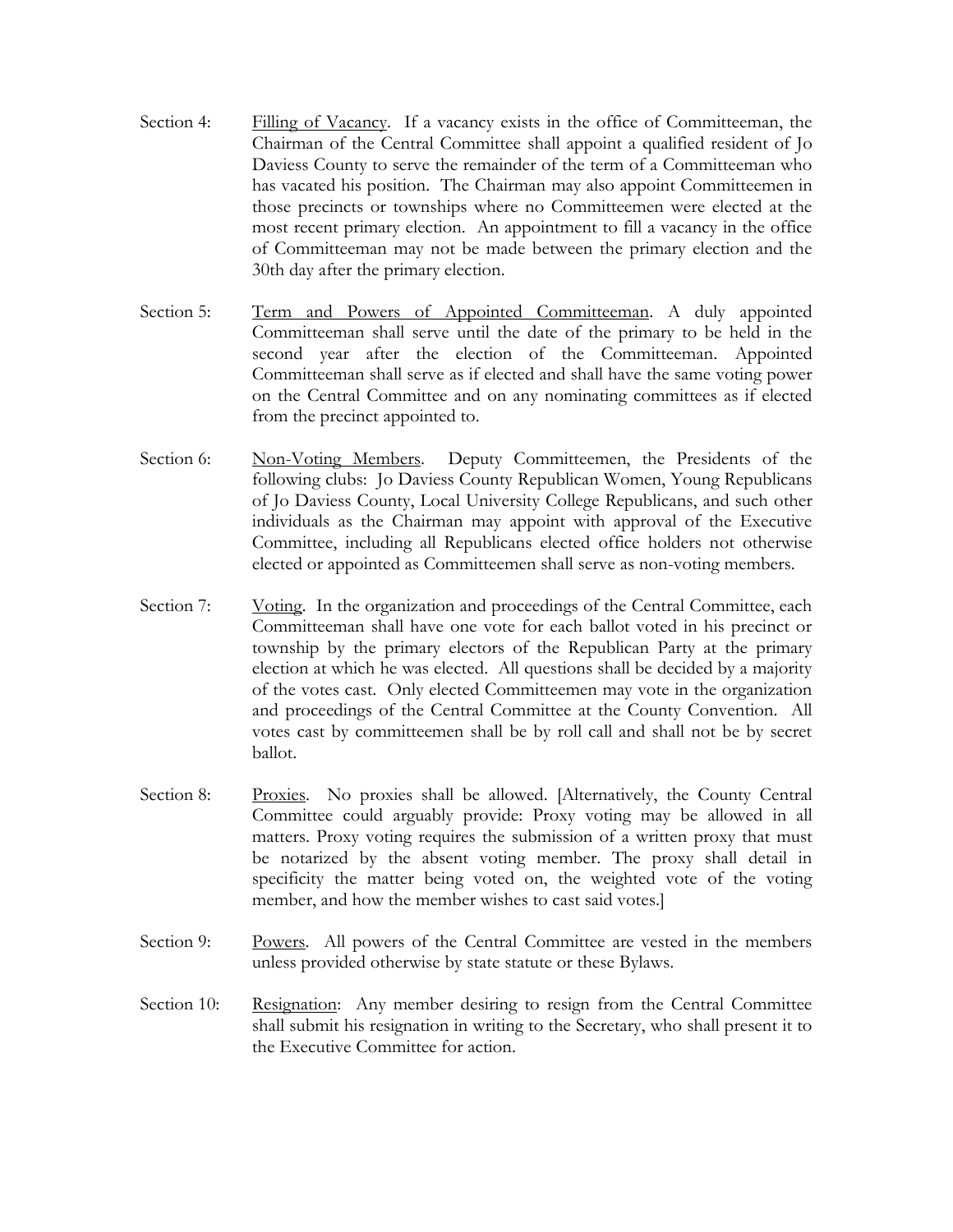### **ARTICLE IV**

### **OFFICERS**

- Section 1: Officers. The officers of the Central Committee shall be Chairman, First Vice Chairman, Secretary and Treasurer. These officers shall perform the duties as prescribed by these Bylaws and by the parliamentary authority adopted by the Central Committee.
- Section 2: Duties of Officers.
	- 1. Chairman:
		- A. To have full authority to exercise the executive powers of the Central Committee.
		- B. To preside at all meetings of the Central Committee and all Executive committee meetings and, in the Secretary's absence at any such meeting appoint a temporary Secretary to take minutes at such meeting.
		- C. To rule on all points of order at such meetings; at the Chairman's discretion, such rulings may be made with the advice of a parliamentarian appointed by the Chairman for such meetings.
		- D. To act as spokesman for the Central Committee.
		- E. To represent the Central Committee or to designate someone as a representative in his absence.
		- F. To act as a liaison between the Central Committee and the Illinois Republican State Central Committee, the Illinois Republican county Chairmen's Association, the Republican National Committee, and all other organizations associated with the Republican Party.
		- G. To serve as an ex-officio officer of all ad hoc committees except for the Executive Committee.
		- H. To appoint all ad hoc committee chairmen and members.
		- I. To obtain and appoint, when necessary, legal counsel for the Central Committee.
		- J. To appoint or dismiss any personnel or staff of the Central Committee.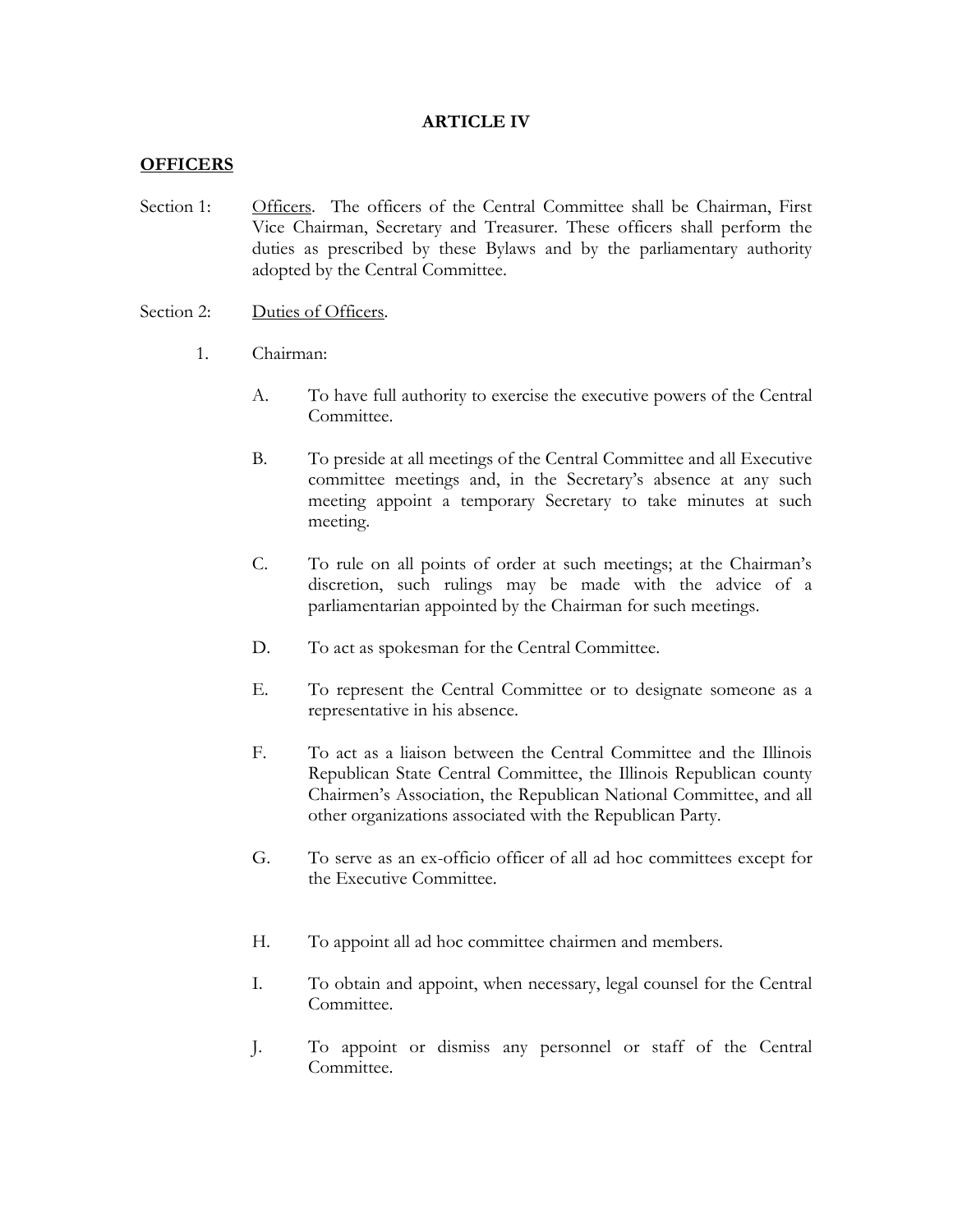- K. To sign, or designate a representative or agent to sign, all contracts binding on the Central Committee and as approved by the Central Committee or the Executive Committee.
- L. To report to members in writing from time to time, by not less often than annually, on the various programs and activities of the Central Committee and the Republican Party of Jo Daviess County, Illinois.
- 2. First Vice Chairman:
	- A. To assist the Chairman in the discharge of his duties as the Chairman may direct.
	- B. To perform the duties of the Chairman in his absence.
	- C. To fill the vacancy of the Chairman.
- 3. Secretary:
	- A. To keep minutes of all Central Committee and Executive Committee meetings.
	- B. to submit copies of said minutes to all members of the Central Committee.
	- C. To inform all members of meetings and events of the Central Committee.
	- D. To handle general correspondence of the Central Committee as directed by the Chairman or Executive Committee.
	- E. To be responsible for the mailing of all announcements and/or notices.
	- F. To perform other duties as assigned by the Chairman.
- 4. Treasurer:
	- A. To have custody of the funds of the Central Committee.
	- B. To keep full and accurate accounts of receipts and disbursements in the records belonging to the Central Committee.
	- C. To deposit all monies in the name of and the credit of the Central Committee in such depositories as may be designed by the Central Committee.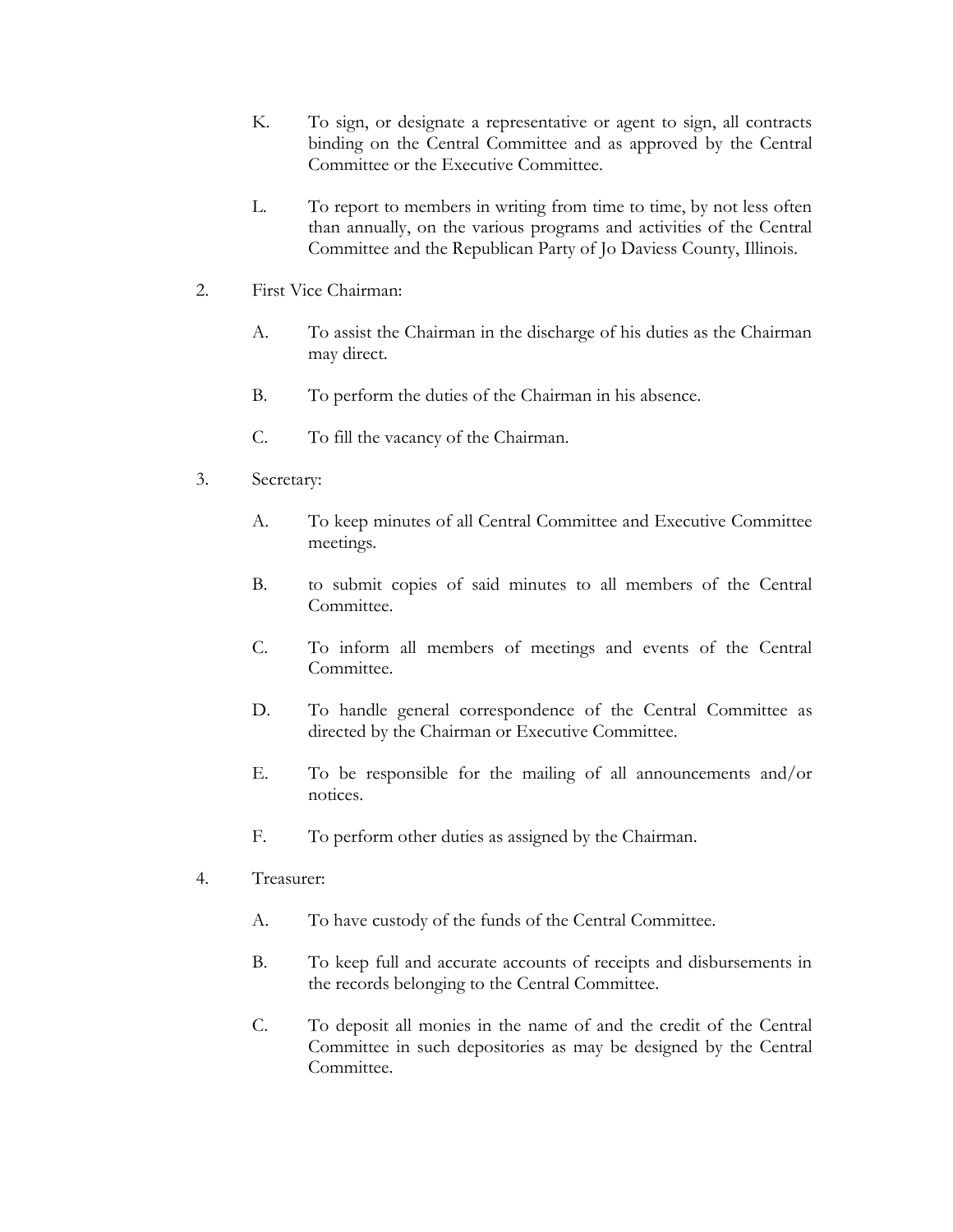- D. To disburse funds of the Central Committee in the due course of business or as may be ordered by the Central Committee, taking proper vouchers for such disbursements.
- E. To report at all general meetings, and when directed by the Chairman, an account of all transactions as Treasurer and of the financial condition of the Central Committee.
- F. To keep all records and make and sign all reports required by any federal, state, or local campaign finance reporting laws.
- G. To sign his name and obtain the signature of the Chairman for all checks, drafts, and/or contracts written in the name of the Central Committee.
- H. To perform other duties as assigned by the Chairman.
- I. To provide to each member of the Central Committee an annual financial report of the Central Committee.

# Section 3: Election and Appointment of Officers.

1. On the second Monday next succeeding the primary at which committeemen are elected and at such time and place as shall be directed by the Central Committee, the Central Committee shall convene the biennial County Convention at 7 p.m. in the County to elect from its own elected number, the Chairman and the First Vice Chairman, and from its own elected number or otherwise, the Secretary and Treasurer.

The Central Committee shall, when required by state statute, elect from its own number at the County Convention, two Committeemen to serve with the Chairman on the Legislative Committee, and two Committeemen to serve with the Chairman on the Representative Committee.

The Chairman shall, within ten (10) days after the County Convention, forward to the State Board of Elections the names and addresses of the elected Officers and committeemen.

- 2. The Officers and Legislative and Representative Committee member shall be elected at the biennial county convention for a two year term and until their successors are elected and qualified.
- 3. The offices will be filled in the following order: Chairman, First Vice-Chairman, Secretary, and then Treasurer.
- 4. Each duly-elected and certified Committeeman, who was elected at the most recent primary election, shall have one vote for each ballot voted in his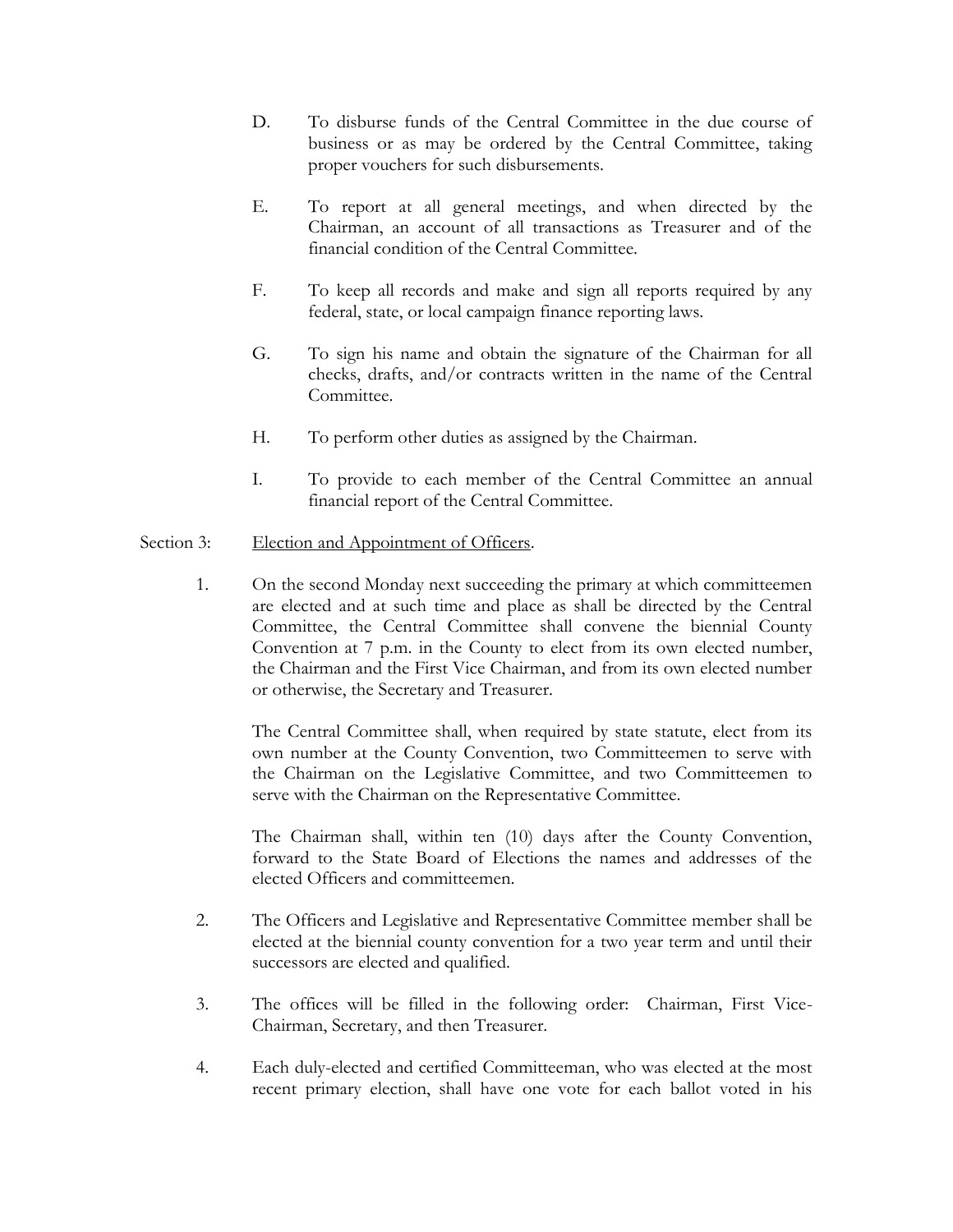precinct by the primary electors of the Republican Party at the primary election at which he was elected.

- 5. Only duly elected Committeemen are eligible to be recognized as a candidate for the office of Chairman and First Vice Chairman.
- 6. The most recent Chairman of the Central Committee or his designee shall call the county convention to order and nominate a Chairman Pro Tem, Secretary Pro Tem, and any other temporary officers as he may deem necessary or expedient to organize and execute the county convention and the elections of all Central Committee officers.
- 7. Elections for Central Committee officers shall be executed by a roll call vote.
- 8. The candidate having the highest number of votes shall be declared elected.
- 9. The newly-elected Central Committee officers shall take office once all said officers have been elected and qualified.
- Section 4: Removal of Officer. Upon receipt of a petition signed by not fewer than thirty percent of the elected Committeemen of the Central Committee, or upon the call of the Chairman alleging a specific instance or instances of malfeasance, misfeasance, or gross abuse of discretion by any officer, a meeting of the Central Committee to vote on the removal of any officer shall be held after due notice is given to each Committeeman. The petition shall be filed with the Secretary, or if the Secretary is the officer in question, then the Chairman. A two-thirds weighted vote of the duly-elected and appointed precinct committeemen present with a quorum shall be necessary for any removal or other disciplinary action to be taken.

If a member is thus accused, he has the right to due process – that is to be informed of the charge in writing and given time to prepare his defense before the Central Committee, to appear and defend himself, and to be fairly treated.

Section 5: Filling of Officer Vacancy. If the office of the Chairman becomes vacant, the First Vice-Chairman shall succeed to the office of Chairman. If any other elected officer's position becomes vacant, the Chairman, with the majority approval of the Executive Committee, shall appoint a successor from the Central Committee's own number or otherwise subject to the officer eligibility limitations set forth in Article IV, Section 3. Successors in office shall serve out the remainder of the term of their predecessor.

# **ARTICLE V**

# **MEETINGS**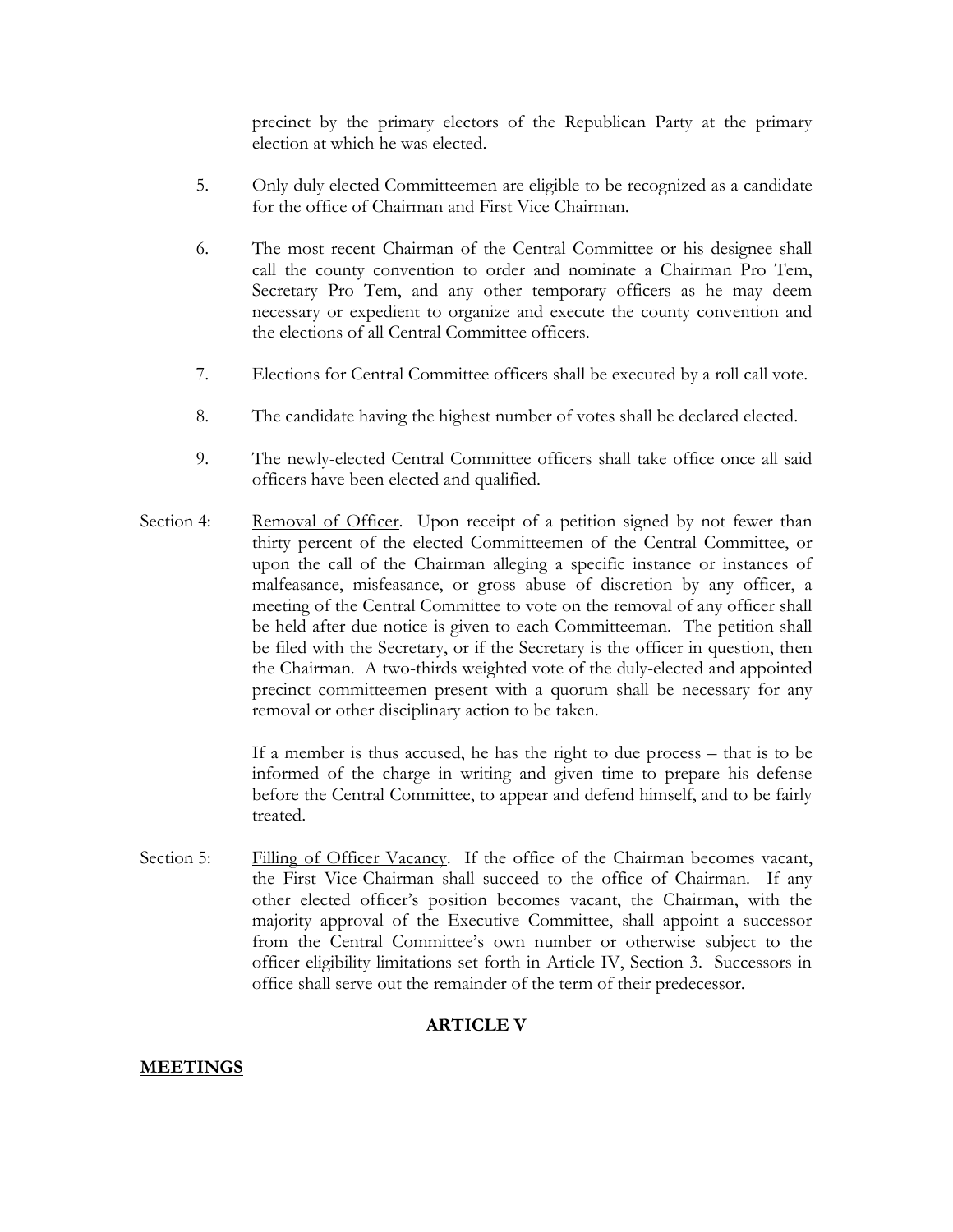- Section 1: Frequency. The Chairman shall convene meetings of the Central Committee not fewer than two times each calendar year.
- Section 2: Call of the Meetings: Meetings of the Central Committee may be called by the Chairman on his own initiative and shall be called by the Chairman when petitioned by twenty-five percent of the members.
- Section 3: Notice of Meetings: The call of any meeting shall be emailed or mailed to the last known address of every member not less than ten (10) days nor more than thirty (30) days prior to the intended meeting date, starting the intended meeting date, time, and place of the meeting, and the business to be discussed at the meeting. In addition to written notice, the Chairman may take all practical steps to inform all members.
- Section 4: Membership Roster: The Secretary shall maintain current rosters of member showing their address and shall make copies available to members upon request.
- Section 5: Bylaws: The Secretary shall make copies of the Bylaws available to members of the Central Committee upon request and shall distribute a copy of the Bylaws prior to the biennial county convention.
- Section 6: Quorum. A quorum shall consist of twenty percent of the number of the voting members
- Section 7: Agenda. Any member shall be accorded the opportunity of presenting any resolution appropriate to the affairs of the Central Committee at such time and under such circumstances and ruling as to assure fair and reasonable consideration.

# **ARTICLE VI**

# **EXECUTIVE COMMITTEE**

- Section 1: Membership: The membership of the Executive Committee shall be the elected and appointed officers of the Central Committee as set forth in Article IV, Section 1. Each member present at an Executive Committee meeting shall have one (1) vote. A quorum shall consist of at least three (3) members present. Approval of a Committee action shall require a majority vote of those members present. All meetings shall require written notice of the members.
- Section 2: Duties.
	- 1. To establish, initiate, and enforce policy of the Central Committee as proposed to the Committee.